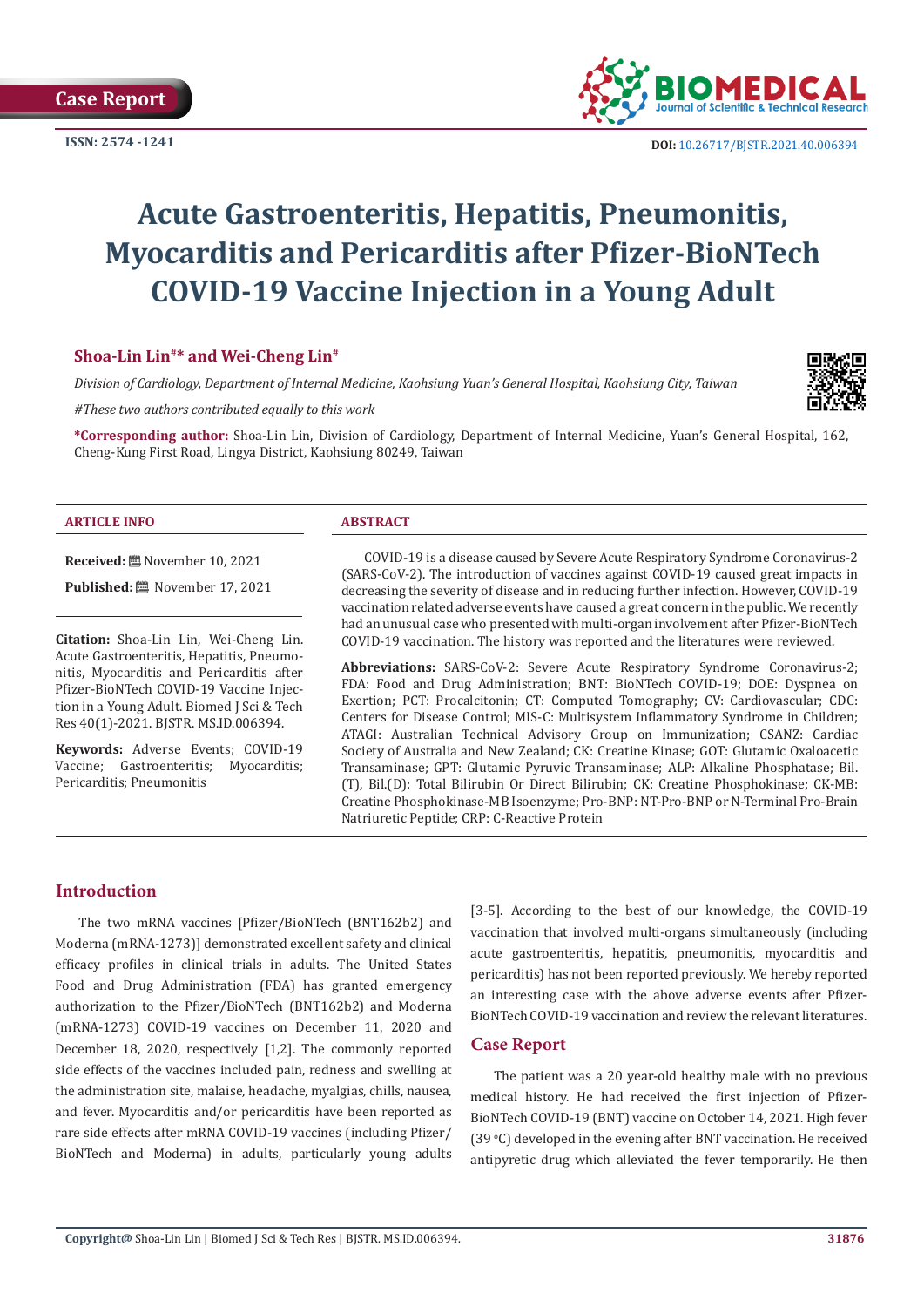visited a local clinic and received antipyretic/analgesic medicines (Panadol 1tab PO TID) but the fever occurred intermittently. Due to persistent fever, cough, impaired appetite, and dyspnea on exertion (DOE), so he was brought to our emergency department for further evaluation and treatment on October 18, 2021. In the emergency department, a real-time reverse transcriptase–polymerase chain reaction (RT-PCR) test for COVID-19 was performed with a negative result. Other laboratory data showed increased C-reactive protein (CRP, 24.5mg/dL), hyperbilirubinemia [Bil(D)=1.16 mg/dL; Bil(T)=1.42 (mg/dL)], and abnormal liver function test [GOT=125] U/L, GPT(ALT)=94U/L]. Patient was then admitted to the gastrointestinal (G-I) ward with preliminary impression of acute hepatitis on October 18<sup>th</sup>. At the G-I ward, infection was suspected due to high CRP and leukocytosis with left shift (WBC=12.1 10 ^3/ uL; Neutrophil=81.9 %). The Flumarin (Oxacephem) was used for board-spectrum coverage to treat the infection. In addition, patient had abnormal pro-BNP level (Pro-BNP=1390.0pg/mL) and echocardiogram was studied, which revealed normal chamber size and left ventricular function (left ventricular ejection fraction, LVEF=67%). No regional wall motion abnormality was found. On October 20<sup>th</sup>, patient again developed high fever (39.3°C), right shoulder pain, epigastric pain, impaired appetite, and abdominal distention. Passage of loose stool and sometimes watery stool for more than 3 times daily was also noted.

The gastroenteritis was highly suspected. The Kascoal (Simethicone, 40mg) and Smecta (dioctahedral smectite, 3g) three times daily were prescribed. Meanwhile, the antibiotic was changed to ciprofloxacin for possible atypical infection. The passage of loose stool was persisted and Smecta was used until October 25<sup>th</sup> when his discomfort was under controlled. Abdominal ultrasound revealed

no obvious focal lesions. However, hypotension (BP=81/52mmHg) was noted on October 20<sup>th</sup>. After 500 cc Lactated ringer infusion, the blood pressure increase to 101/66mmHg. Unfortunately, hypotension (81/49mmHg) recurred in the evening of October  $21<sup>st</sup>$  even after 1000 cc of the normal saline infusion. Chest X-ray showed cardiomegaly with bilateral pleural effusion and increased infiltration in both lower lungs, which suggesting the possibility of pneumonitis (Figure 1). Due to DOE, cardiomegaly with pleural effusion and elevated troponin I level (Troponin I=1590.0pg/ mL), the acute myocarditis related to Pfizer-BNT vaccination was highly suspected. Thus, patient was transferred to ICU for further evaluation and treatment on October 22<sup>nd</sup>. In the ICU, due to suspected myocarditis, echocardiography was studied again on October 22nd, which revealed normal chamber size, small amount pericardial effusion, preserved LV systolic performance ( LVEF=62 %), and mild tricuspid regurgitation and mitral regurgitation. Since the pericardial effusion was not observed on the initial echocardiography performed 4 days ago, the new ECHO result indicated the newly developed pericarditis. Despite the use of antipyretic medication (Panadol 500mg TID), the patient had persistent fever (Figure 2), although the fever was trending down gradually. Since the procalcitonin (PCT) level was not high (PCT=1.15ng/mL), the possibility of significant bacterial infection was excluded. Due to abdominal distention, dyspnea on exertion, and chest pain, we performed abdomen and chest computed tomography (CT) scans on October 22nd. These studies revealed

- **1)** Air space infiltration in both lungs, consistent with pneumonia,
- **2)** Subcutaneous edema of body wall of abdomen, suggesting of hypoalbuminemia,
- **3)** Ascites and bilateral pleural effusions.



#### **Figure 1:**

**Left:** A chest film showing cardiomegaly with bilateral pleural effusion and increased infiltration in both lower lungs, which consistent with bilateral pneumonitis.

**Right:** Chest film examined after discharge, which demonstrates considerable improvement compared to that of the right-side chest film.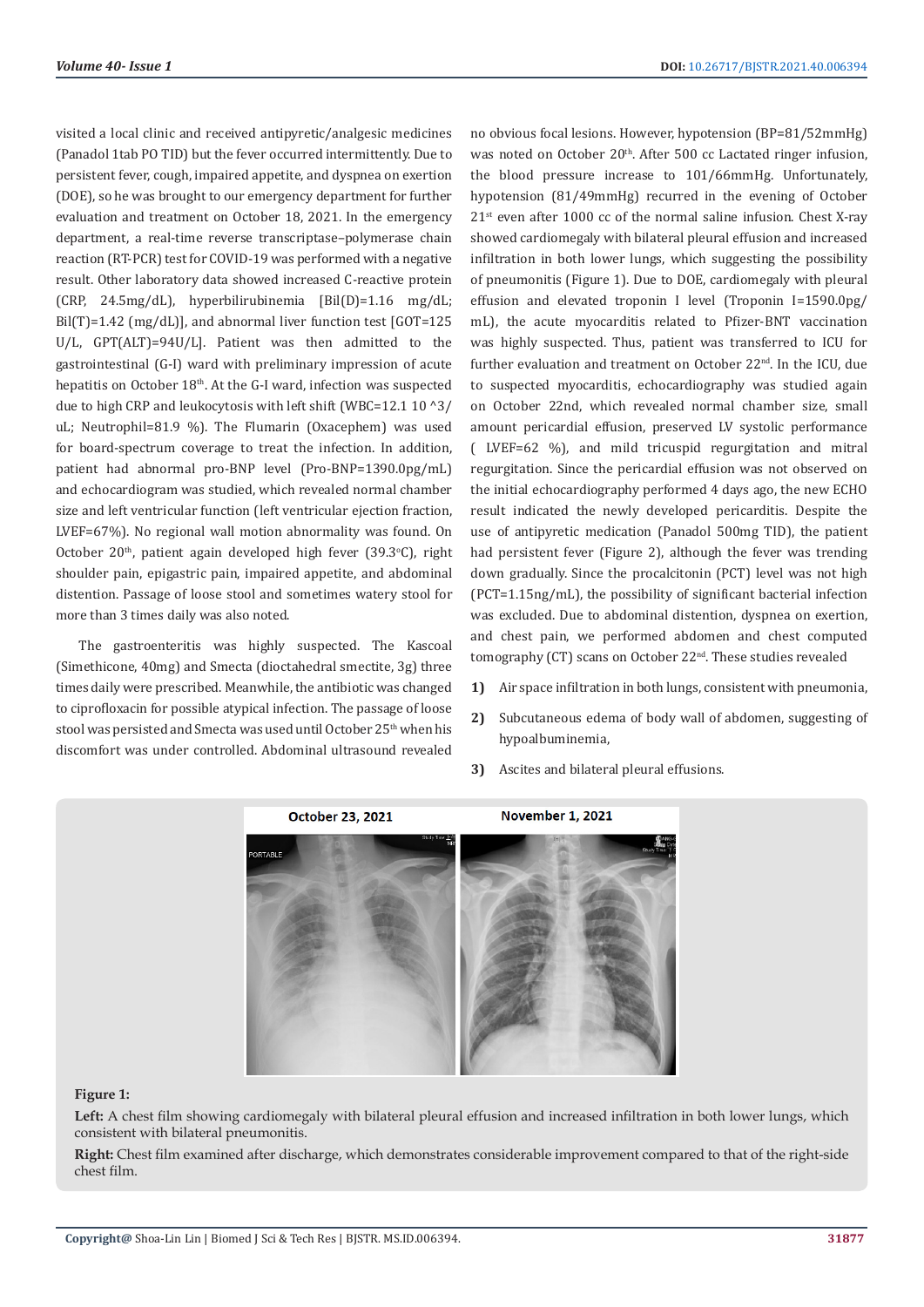

## **Figure 2:**

**Upper panel** showing the curves of temperature, pulse rate, and respiratory rate, respectively from the 23:30 of October 18th  $(10/18)$  to the 0:00 of October 25<sup>th</sup> (10/25). The blue circle, red cross, and black diamond represent the body temperature, pulse rate, and respiratory rate, respectively. The scales over the right side of the figures indicating those of the temperature (T), pulse rate (P), and respiratory rate (R), respectively. Please note, the high fever (>39 °C) exists during the initial 3 admission days. Lower panel showing the curves of the temperature, pulse rate, and respiratory rate, respectively from 0:00 of October 25<sup>th</sup> to 0:00 of November 1st.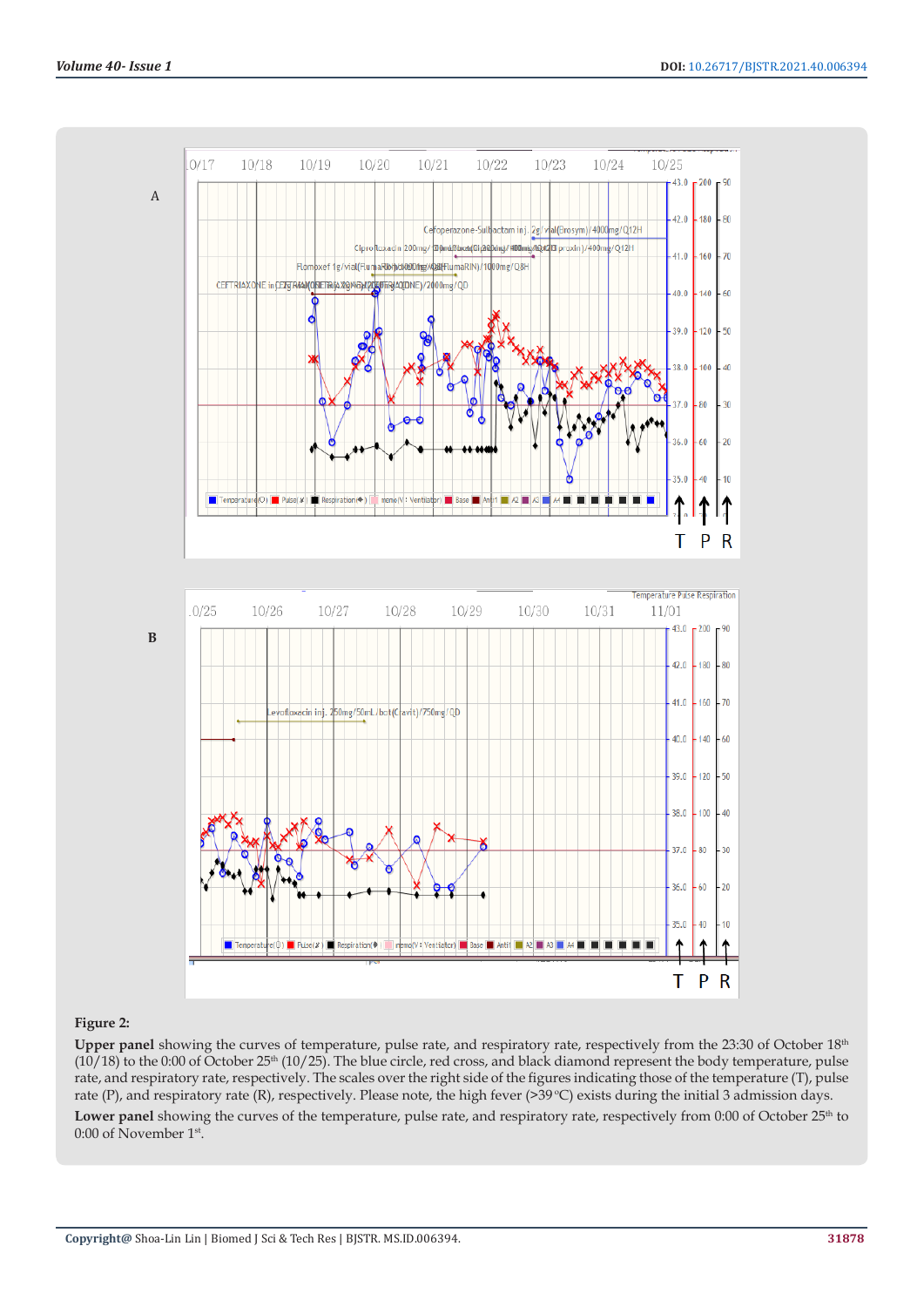Due to hypoalbuminemia (Alb=2.72g/dL), dyspnea on exertion, cough, ascites, and bilateral pleural effusion, Albumin 100 ml and Lasix 20mg IV drip daily were used continuously for 6 days. Patient received vitamin D3 supplement treatment due to insufficient serum vitamin D level (Vitamin D, 25-OH-D=20.4ng/mL). The dosing schedule was 70,000 IU orally per day for 4 days, followed with 4000 IU daily until discharge. Lab data revealed that the Troponin I decreased from 1590.0pg/mL to 61.7pg/mL; Pro-BNP dropped from 29069pg/mL down to 1207pg/mL; CRP dropped from 24.5mg/dL to 1.5mg/dL after 7 days treatment.

His body temperature decreased gradually (ranged from  $37.5\,^{\circ}\mathrm{C}$ to 37.8 °C) during October 24<sup>th</sup> to 27<sup>th</sup>. Follow up echocardiography disclosed decrease in the amount of pericardial effusion on October 25<sup>th</sup>. On October 26<sup>th</sup>, the follow-up Lab data revealed considerable improvement (Table 1). Chest x-ray film also showed improvement of bilateral pleural effusion. After our aggressive treatments, his GI discomfort, chest pain, and shortness of breath improved gradually. Patient was transferred from the ICU to cardiovascular (CV) ward on October 26<sup>th</sup> and discharged on October 28<sup>th</sup>. After discharge, he has visited our CV clinic on November 1<sup>st</sup>. The follow-up chest x-ray film showed considerable improvement compared to previous chest x-ray film (Figure 1). There was no more cough or DOE. He received Kascoal (Simethicone) 40mg/tablet and Alginic acid (Algitab) 200mg/tab for symptomatic treatment of the GI discomfort.

**Table 1:** Serial Biochemistry data.

| Date/<br><b>Time</b> | $GOT$ (U/L)<br>$\leq 35$ | $GPT$ (U/L)<br>$\leq$ 35 | ALP $(U/L)$<br>30-120 | Bil.(T)<br>(mg/dL)<br>$0.3 - 1.2$ | Bil.(D)<br>(mg/dL)<br>$\leq 0.20$ | CK (U/L)<br>$≤171$ | $CK-MB$<br>(ng/mL)<br>$\leq$ 3.6 | <b>Troponin</b><br>I(pg/mL)<br>$\leq 60.4$ | <b>Pro-BNP</b><br>(pg/mL)<br>$\leq 125$ | $CRP$ (mg/<br>dL<br>$\leq 0.3$ |
|----------------------|--------------------------|--------------------------|-----------------------|-----------------------------------|-----------------------------------|--------------------|----------------------------------|--------------------------------------------|-----------------------------------------|--------------------------------|
| Oct. 18              | 125                      | 94                       |                       | 1.42                              |                                   |                    |                                  | 7.1                                        |                                         | 24.5                           |
| Oct. 19              |                          |                          | 115                   |                                   | 1.16                              | 66                 | < 0.5                            | 12.2                                       | 1390                                    |                                |
| Oct. 22, am          | 24.6                     | 44                       | 128.7                 | 1.37                              | 0.84                              | 33                 | 2.4                              | 1590                                       | 29069                                   | 15.5                           |
| Oct. 22, pm          |                          |                          |                       |                                   |                                   | 22                 | 0.8                              | 808.9                                      |                                         |                                |
| Oct. 23, am          |                          |                          |                       |                                   |                                   | 14                 | 0.7                              | 821.7                                      | 24460                                   | 12.1                           |
| Oct. 23, pm          |                          |                          |                       |                                   |                                   |                    |                                  | 553                                        |                                         |                                |
| Oct. 24              |                          |                          |                       |                                   |                                   | < 10               | 0.5                              | 254.5                                      |                                         |                                |
| Oct. 25              | 22                       | 37                       | 92                    | 0.73                              | 0.26                              | < 10               | < 0.5                            | 105.6                                      | 8342                                    | 4.2                            |
| Oct. 26              |                          |                          |                       |                                   |                                   | < 10               | < 0.5                            | 61.7                                       | 4756                                    | 2.9                            |
| Oct. 28              | 18                       | 33                       |                       |                                   |                                   |                    |                                  |                                            | 1207                                    | 1.5                            |

# **Discussion**

In the WHO's website, it seems that the reported side effects of COVID-19 vaccines have mostly been mild to moderate and have lasted no longer than a few days [6]. However, it was not the case for this patient. This patient developed persistent fever, cough, impaired appetite, and dyspnea on exertion after the first dose of Pfizer-BioNTech COVID-19 vaccine injection. The clinical and laboratory data subsequently showed the presence of acute gastroenteritis, hepatitis, pneumonitis, myocarditis and pericarditis. A recent article [7] has reported that the local and systemic reactions to mRNA-based COVID-19 vaccines occurred 0 to 7 days after vaccination, based on the Centers for Disease Control and Prevention (CDC) vaccine safe (v-safe) surveillance system. Data from millions of v-safe participants showed that the injection site pain and swelling were common for the local reactions after either of the mRNA-based vaccines (Pfizer and Moderna). As for the systemic reactions, more than 3% of the reported systemic symptoms included fatigue, headache, myalgia, chills, fever, joint pain, nausea, diarrhea, and abdominal pain. Although these reactions could occurred in participants after the first dose, they

were more common after the second dose with either Pfizer-BioNTech or Moderna vaccine. These reactions were thought to be caused by the host's immune response. That article only described the local and systemic reactions within 7 days. In our report, the patient had high fever (>39 °C), measured by ear temperature, that persisted for 7 days (from October  $14<sup>th</sup>$  to  $20<sup>th</sup>$ ) after receiving the first dose of vaccine injection. The body temperature >38 °C was noted for 3 days (from October  $21^{st}$  to  $23^{rd}$ ) and the temperature >37.5 °C was noted for 4 more days (from October 24<sup>th</sup> to 27<sup>th</sup>). Thus, the period of high fever days (7 days) and the total fever days (14 days) were unusual for this case.

Another point needed to be mentioned was that it usually takes a few weeks for the body to build immunity against SARS-CoV-2 virus after vaccination. Thus, it's possible that this individual could be infected with SARS-CoV-2 virus just before or after vaccination because the body did not have enough time to provide protection. Since this patient's RT-PCR test for COVID-19 was negative in the ED, the possibility of SARS-CoV-2 infection was unlikely. This case had evidence of myocarditis and pericarditis after Pfizer-BioNTech COVID-19 vaccination. It was consistent with previous report that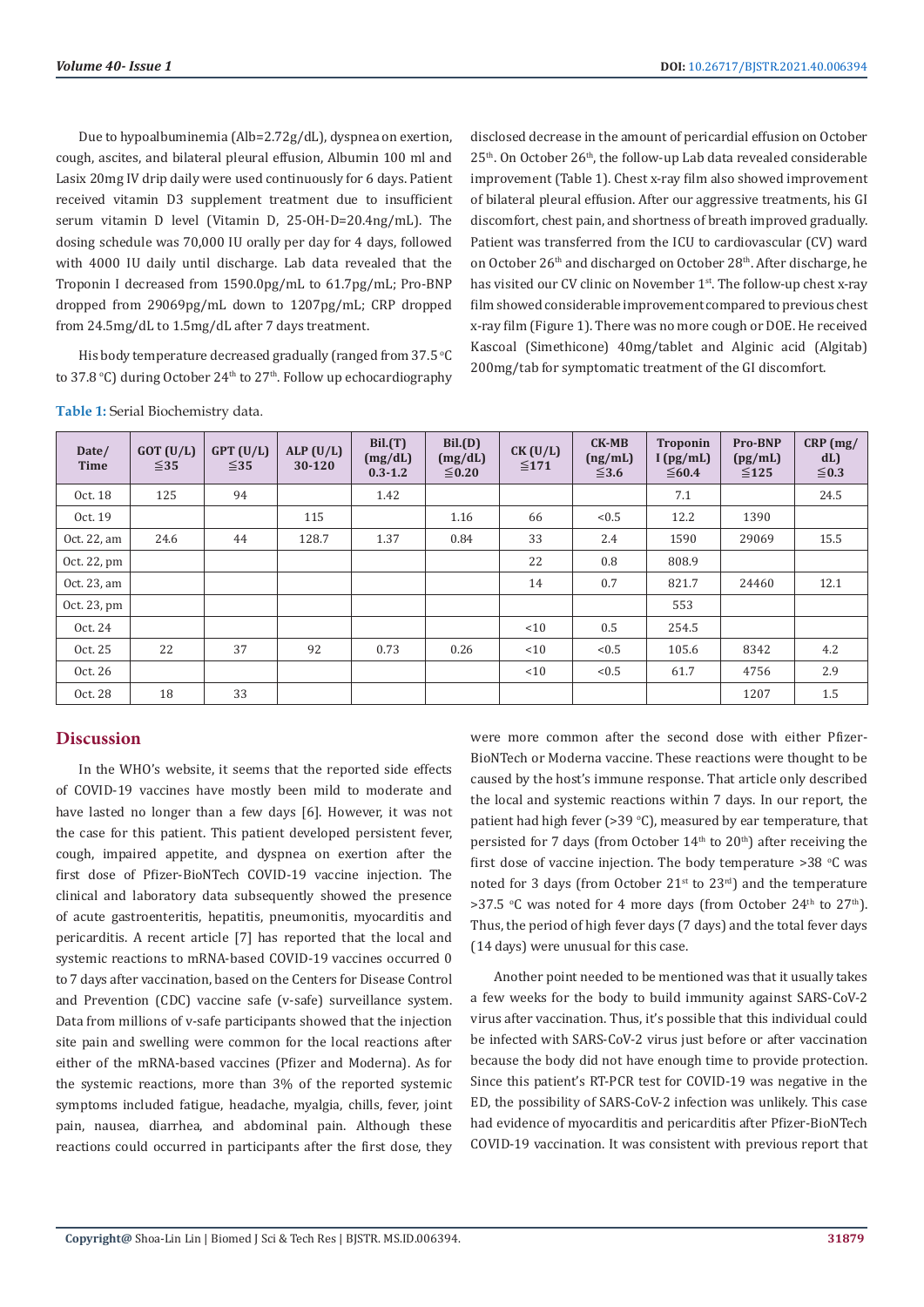there was absence of myocarditis and rare cases of pericarditis after receiving the non-mRNA COVID-19 vaccines (such as AstraZeneca vaccine or Johnson & Johnson vaccine). However, cases of myocarditis and pericarditis in young men after mRNA vaccination were rising [8]. Several explanations have been hypothesized regarding why the myocarditis and pericarditis only occurred after the mRNA-based vaccines. First, a very strong antibody response was suspected to exist in a small proportion of the young adults that could produce a response similar to multisystem inflammatory syndrome in children (MIS-C) associated with the SARS-CoV-2 infection [9]. Second, the mRNA vaccines could induce a non-specific innate inflammatory response or a molecular mimicry mechanism between the viral spike protein and an unknown cardiac protein [10]. Molecular mimicry mechanism was caused by a significant similarity between certain pathogenic elements contained in the vaccine and the specific human proteins.

This similarity may lead to immune cross-reactivity, in which the reaction of the immune system towards the pathogenic antigens may harm human proteins that were similar in structures, essentially causing autoimmune diseases. Third, the mRNA, a potent immunogen, in the vaccine itself could trigger an adjuvant effect [11] by cytokine activation of the pre-existing autoreactive immune cells, which subsequently could induce autoimmune myocarditis. In August 2021, the Australian Technical Advisory Group on Immunization (ATAGI) and the Cardiac Society of Australia and New Zealand (CSANZ) have proposed a guidance in evaluating myocarditis and pericarditis after mRNA COVID-19 vaccination. This guidance suggested that findings consistent with myocarditis may include elevated troponin, ST or T-wave abnormalities observed on the ECG, premature atrial or ventricular complexes, and abnormal echocardiogram or cardiac MRI [12]. However, this guideline only suggested evaluating troponin but not the other cardiac enzymes such as creatine kinase (CK) or CK-MB isoenzyme. In our patient, it is interesting that the troponin I increased to a high level (1590.0pg/mL) on October 22<sup>nd</sup> and persisted for 4 more days (until October 25<sup>th</sup>). However, the other cardiac enzyme never elevated significantly during the whole course of hospitalization (Table 1). This specific phenomenon is worth to be mentioned.

Previous reports have found that vitamin D had immense benefits in the immune dysfunction observed in COVID-19 patients with cytokine storms [13-15]. It was also well known that vitamin D modulated the immune system by down-regulating the production of self-damaging pro-inflammatory cytokines and promoted the expression of anti-inflammatory cytokines by the immune cells [16-19]. Since the patient in this report had relatively low serum vitamin D level, he therefore received high dose vitamin D supplement treatment. The pneumonitis, myocarditis and pericarditis resolved smoothly after our treatment. Since vitamin D

has immune-modulatory effects, we speculated that vitamin D may contribute to some extent to the recovery of this patient.

In conclusion, this report described an interesting case that had unusual presentations and with multi-organ involvements post Pfizer-BioNTech COVID-19 vaccination. After our aggressive treatment including vitamin D supplementation, he recovered completely without persistent symptoms.

### **Authors' Contribution**

All authors have substantial contributions on the data collection, interpretation, and writing the manuscript.

## **Declaration of Conflict of Interest**

The authors declare that there was no conflict of interest.

### **Financial Support**

The authors declare that they have not received any financial support.

#### **References**

- 1. [Polack FP, Thomas SJ, Kitchin N, Judith Absalon, Alejandra Gurtman, et](https://www.nejm.org/doi/full/10.1056/nejmoa2034577) [al. \(2020\) Safety and efficacy of the BNT162b2 mRNA covid-19 vaccine.](https://www.nejm.org/doi/full/10.1056/nejmoa2034577) [N Engl J Med 383\(27\): 2603-2615.](https://www.nejm.org/doi/full/10.1056/nejmoa2034577)
- 2. [Baden LR, El Sahly HM, Essink B, Karen Kotloff, Sharon Frey, et al. \(2021\)](https://www.nejm.org/doi/full/10.1056/nejmoa2035389) [Efficacy and safety of the mRNA-1273 SARS-CoV-2 vaccine. N Engl J Med](https://www.nejm.org/doi/full/10.1056/nejmoa2035389) [384\(5\): 403-416.](https://www.nejm.org/doi/full/10.1056/nejmoa2035389)
- 3. [Kim HW, Jenista ER, Wendell DC, Clerio F Azevedo, Michael J Campbell,](https://pubmed.ncbi.nlm.nih.gov/34185046/) [et al. \(2021\) Patients with acute myocarditis following mRNA COVID-19](https://pubmed.ncbi.nlm.nih.gov/34185046/) [vaccination. JAMA Cardiol 6\(10\): 1196-1201.](https://pubmed.ncbi.nlm.nih.gov/34185046/)
- 4. [Abu Mouch S, Roguin A, Hellou E, Amorina Ishai, Uri Shoshan, et al.](https://pubmed.ncbi.nlm.nih.gov/34092429/) [\(2021\) Myocarditis following COVID-19 mRNA vaccination. Vaccine](https://pubmed.ncbi.nlm.nih.gov/34092429/) [39\(29\): 3790-3793.](https://pubmed.ncbi.nlm.nih.gov/34092429/)
- 5. [Larson KF, Ammirati E, Adler ED, Leslie T Cooper, Kimberly N Hong, et](https://www.ahajournals.org/doi/10.1161/CIRCULATIONAHA.121.055913) [al. \(2021\) Myocarditis after BNT162b2 and mRNA-1273 Vaccination.](https://www.ahajournals.org/doi/10.1161/CIRCULATIONAHA.121.055913) [Circulation 144\(5\): 506-508.](https://www.ahajournals.org/doi/10.1161/CIRCULATIONAHA.121.055913)
- 6. [\(2021\) Side effects after COVID-19 Vaccine.](https://www.who.int/news-room/feature-stories/detail/side-effects-of-covid-19-vaccines)
- 7. [Chapin Bardales J, Gee J, Myers T \(2021\) Reactogenicity following](https://jamanetwork.com/journals/jama/fullarticle/2778441) [receipt of mRNA-based COVID-19 vaccines. JAMA 325\(21\): 2201-2202.](https://jamanetwork.com/journals/jama/fullarticle/2778441)
- 8. [Das BB, Moskowitz WB, Taylor MB, Palmer A \(2021\) Myocarditis and](https://pubmed.ncbi.nlm.nih.gov/34356586/) [pericarditis following mRNA COVID-19 vaccination: what do we know](https://pubmed.ncbi.nlm.nih.gov/34356586/) [so far? 8\(7\): 607.](https://pubmed.ncbi.nlm.nih.gov/34356586/)
- 9. Grimaud M, Starck J, Levy M, Clé[mence Marais, Judith Chareyre, et al.](https://annalsofintensivecare.springeropen.com/articles/10.1186/s13613-020-00690-8) [\(2020\) Acute myocarditis and multisystem inflammatory emerging](https://annalsofintensivecare.springeropen.com/articles/10.1186/s13613-020-00690-8) [disease following SARS-CoV-2 infection in critically ill children. Ann](https://annalsofintensivecare.springeropen.com/articles/10.1186/s13613-020-00690-8) [Intensive Care 10: 69.](https://annalsofintensivecare.springeropen.com/articles/10.1186/s13613-020-00690-8)
- 10. [Segal Y, Shoenfeld Y \(2018\) Vaccine-induced autoimmunity: The role of](https://pubmed.ncbi.nlm.nih.gov/29503439/) [molecular mimicry an immune cross-reaction. Cell Mol Immunol 15\(6\):](https://pubmed.ncbi.nlm.nih.gov/29503439/) [586-594.](https://pubmed.ncbi.nlm.nih.gov/29503439/)
- 11. [Root Berstein R, Fairweather D \(2015\) Unresolved issues in theories of](https://www.ncbi.nlm.nih.gov/labs/pmc/articles/PMC4417457/) [autoimmune disease varying myocarditis as a framework. J Theor Biol](https://www.ncbi.nlm.nih.gov/labs/pmc/articles/PMC4417457/) [375: 101-123.](https://www.ncbi.nlm.nih.gov/labs/pmc/articles/PMC4417457/)
- 12.[\(2021\) Guidance on myocarditis and pericarditis after mRNA COVID-19](https://www.cdc.gov/coronavirus/2019-ncov/vaccines/safety/myocarditis.html) [vaccines.](https://www.cdc.gov/coronavirus/2019-ncov/vaccines/safety/myocarditis.html)